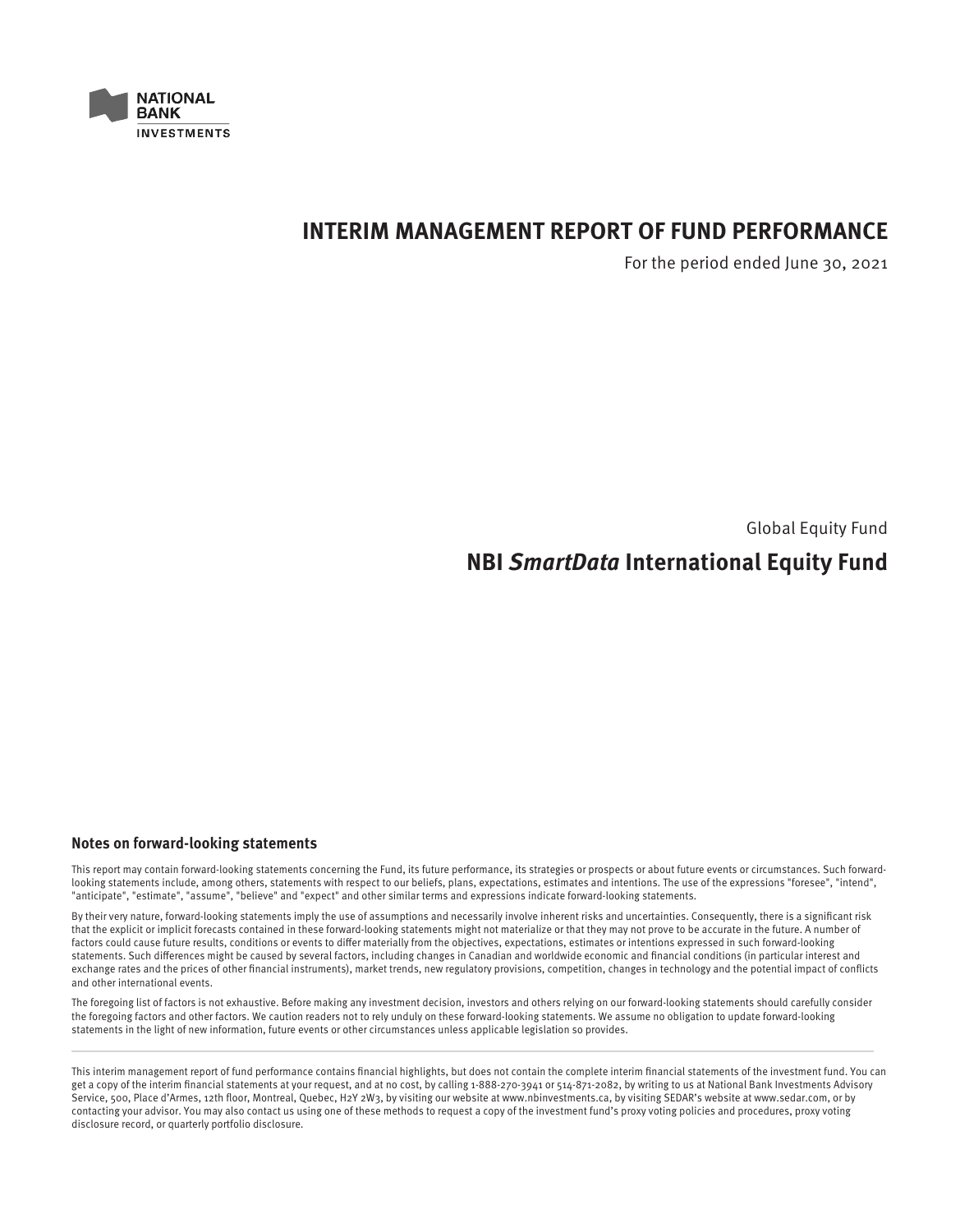# **Management Discussion of Fund Performance**

#### **Results of Operations**

For the six-month period ended June 30, 2021, the NBI SmartData International Equity Fund's Investor Series units returned 6.71% compared to 5.78% for the Fund's benchmark, the MSCI EAFE Index (CAD). Unlike the benchmark, the Fund's performance is calculated after fees and expenses. Please see the Past Performance section for the returns of all of the Fund's series, which may vary mainly because of fees and expenses.

Certain series of the Fund, as applicable, may make distributions at a rate determined by the manager. This rate may change from time to time. If the aggregate amount of distributions in such series exceeds the portion of net income and net realized capital gains allocated to such series, the excess will constitute a return of capital. The manager does not believe that the return of capital distributions made by such series of the Fund have a meaningful impact on the Fund's ability to implement its investment strategy or to fulfill its investment objective.

The Fund's net asset value rose by 19.68% over the period, from \$1.580 billion as at December 31, 2020 to \$1.891 billion as at June 30, 2021.

The increase stemmed mainly from unit purchases by investors in the Fund and rebalancing of the managed solutions offered by National Bank.

Investor optimism has persisted during the first half of the year as the post-pandemic global economic revival gained further momentum, with the ramped-up vaccine rollout and fading new coronavirus infections setting the stage for a rapid and recovery. Investors have thus far weathered concerns that accelerating pricing pressures could force an earlier-than-expected withdrawal in central bank support, with the U.S. Federal Reserve (the "Fed") officials downplaying the threat of a prolonged period of higher inflation and reiterating their pledges for ongoing accommodation, which provided a sense of calm across the financial markets.

The global equity market rally has continued, and many indices are surpassing or approaching all-time highs. Within the MSCI EAFE Index, which returned +5.78% during the period, the best performing sectors were Energy (+10.41%), Financials (+10.05%) and Consumer Discretionary (+8.47%). The worst-performing sectors within the index were Utilities (-6.37%), Communication Services (+1.22%) and Health Care (+2.04%).

Within the S&P 500 Index, which returned +12.02%, the best performing sectors were Energy (+41.56%), Financials (+22.17%) and Real Estate (+19.84%). The worst-performing sectors during the period were Utilities (-0.49%), Consumer Staples (+2.08%) and Consumer Discretionary (+7.18%).

In this environment, the NBI SmartData International Equity Fund outperformed its benchmark, the MSCI EAFE Index, during the period. Among the portfolio's investment themes, signals within the Fundamental Mispricings pillar contributed most to relative returns followed by the suite of signals within the Themes and Trends, Sentiment Analysis, and High-Quality Business Models pillars. Conversely, no investment themes detracted from relative returns.

Among sectors, holdings within the Industrials sector contributed the most to relative performance, with an overweight position within the Marine industry contributing particularly strongly. Conversely, holdings within the Financials sector detracted the most from excess returns, with the largest proportion of challenges arising from our underweight position within the Capital Markets industry.

At an individual stock level, the overweight position in Nippon Yusen KK was among one of the largest positive contributors to relative returns. Meanwhile, the overweight position in M3 Inc. was among one of the largest detractors from excess returns over the period.

#### **Recent Developments**

Compared to the benchmark, the portfolio remains overweight in the following sectors: Industrials, Consumer Discretionary and Materials. Conversely, the portfolio remains underweight compared to the benchmark in the following sectors: Utilities, Consumer Staples and Financials.

Looking ahead, the portfolio manager continues to believe that cheaper stocks should outpace more expensive ones and good momentum stocks should do better than poor momentum stocks. The portfolio manager also prefers names about which fundamental research analysts are becoming more positive and companies that are profitable, have sustainable earnings and use their capital to enhance shareholder value. As such, the portfolio manager anticipate remaining fully invested and expect that the value we may add over time will be due to stock selection, as opposed to size allocations.

On or about March 1, 2021, the administration fees for the Series N and NR of the Fund were reduced to 0.15%.

On April 30, 2021, the Fund's independent review committee (the "IRC") was reduced to three members when Yves Julien resigned as IRC member. On May 1, 2021, the Fund's IRC was increased to four members when Paul Béland was appointed as IRC member.

On May 17, 2021, National Bank Investments Inc. ("NBI") announced the results of the proposals voted upon at the special meetings of securityholders of certain NBI Funds held on that day. The proposed fund mergers were part of a series of initiatives that seek to ensure a more streamlined NBI Fund line-up to provide investors with a comprehensive, more clearly defined range of investment products.

Therefore, the NBI International Equity Private Portfolio merged with the NBI SmartData International Equity Fund on or about June 4, 2021. To facilitate the merger, Series N and NR of the Fund were made available for sale on May 5, 2021 and Series PW and PWO of the Fund were launched May 13, 2021.

# **Related Party Transactions**

National Bank of Canada ("the Bank") and its affiliated companies' roles and responsibilities related to the Fund are as follows:

## **Trustee, Custodian, and Registrar**

Natcan Trust Company ("NTC"), a direct or indirect wholly-owned subsidiary of the Bank, is the Fund's trustee. In this capacity, it is the legal owner of the Fund's investments.

NTC acts as registrar for the Fund's securities and the names of securityholders. NTC also acts as the Fund's custodian. The fees for NTC's custodial services are based on the standard rates in effect at NTC.

#### **Agent for securities lending transactions**

NTC acts as the agent for securities lending transactions acts on behalf of the Fund in administering securities lending transactions entered into by the Fund. NTC is an affiliate of the Manager.

#### **Fund Manager**

The Fund is managed by National Bank Investments Inc. ("NBII"), which is a wholly-owned subsidiary of the Bank. Therefore, NBII provides or ensures the provision of all general management and administrative services required by the Fund's current operations, including investment consulting, the arrangement of brokerage contracts for the purchase and sale of the investment portfolio, bookkeeping and other administrative services required by the Fund.

The Manager pays the operating expenses of the Fund other than its "Fund costs" (defined below) (the "variable operating expenses"), in exchange for the Fund's payment to the Manager of annual fixed-rate administration fees with respect to each series of the Fund.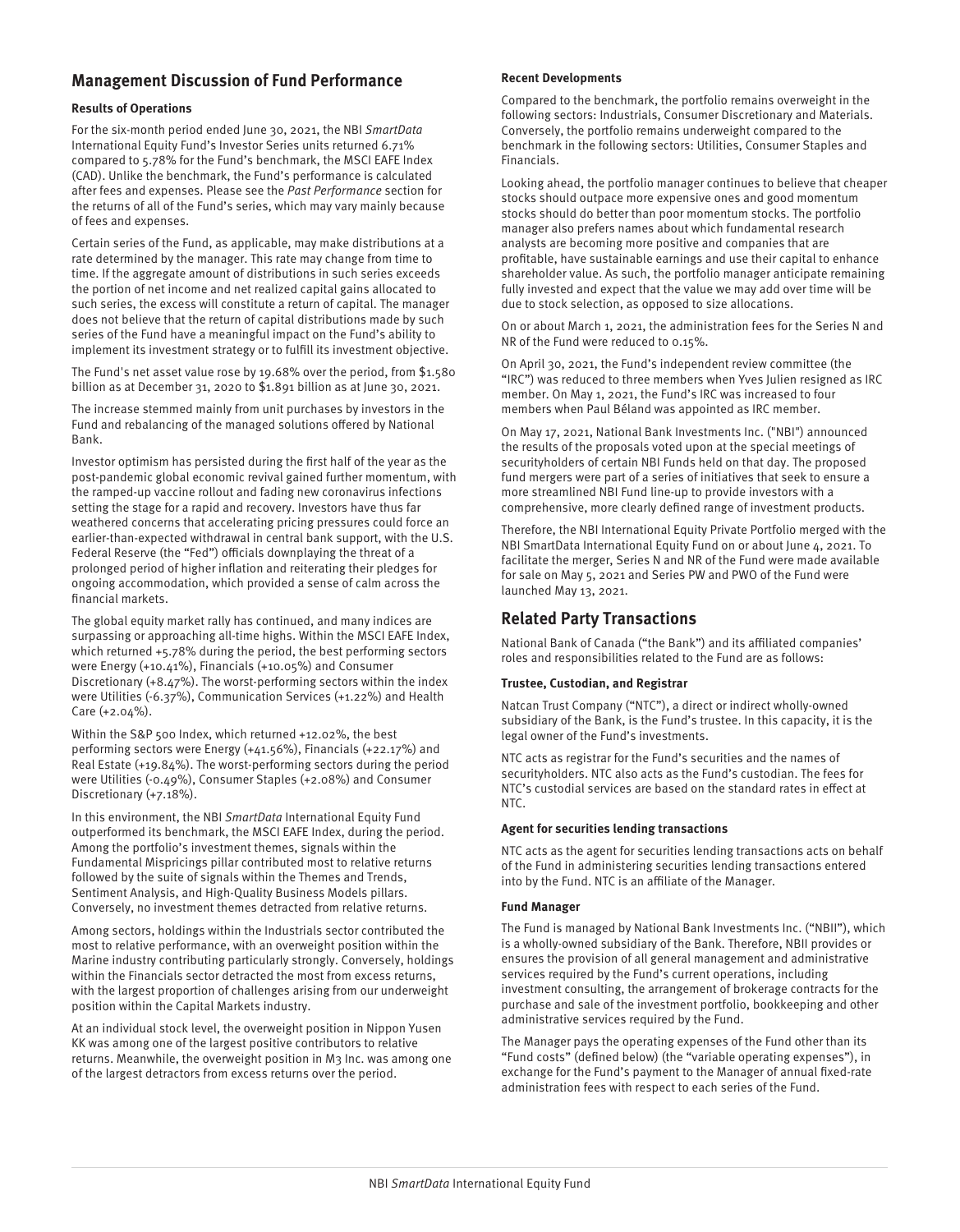The administration fees are equal to a specified percentage of the net asset value of each series of the Fund, calculated and paid in the same manner as the Fund's management fees. The variable operating expenses payable by the Manager include, but are not limited to: transfer agency and recordkeeping costs; custodial costs; accounting and valuation fees; audit fees and legal fees; costs of preparing and distributing financial reports, simplified prospectuses, annual information forms, Fund Facts, continuous disclosure material and other securityholder communications; and costs of trustee services relating to registered tax plans, as applicable.

In addition to administration fees, the Fund shall also pay certain Fund costs, namely: taxes (including, but not limited to, GST/HST and income taxes); costs of compliance with any changes to existing governmental or regulatory requirements introduced after August 1, 2013; costs of compliance with any new governmental or regulatory requirements, including any new fees introduced after August 1, 2013; interest and borrowing costs; costs related to external services that were not commonly charged in the Canadian mutual fund industry as at August 1, 2013; Independent Review Committee costs, including compensation paid to IRC members, travel expenses, insurance premiums and costs associated with their continuing education; and variable operating expenses incurred outside of the normal course of business of the Fund.

The Manager may, from time to time and at its sole discretion, decide to absorb a portion of a series' management fees, administration fees or Fund costs.

As described under the heading Management Fees, the Fund pays annual management fees to NBII as consideration for its services.

#### **Distribution and Dealer Compensation**

NBII acts as principal distributor for the Fund. In this capacity, NBII buys, sells and swaps securities through Bank branches and the National Bank Investments Advisory Service in Canadian provinces and territories, and through external registered representatives. Fund securities are also offered by National Bank Financial Inc. (including its division National Bank Direct Brokerage), CABN Investments (a division of NBII) and other affiliated entities. Brokers may receive, depending on the distributed series, a monthly commission representing a percentage of the average daily value of the securities held by their clients.

#### **Brokerage Fees**

The Fund may pay broker's commissions at market rates to a corporation affiliated with NBII. The brokerage fees paid by the Fund for the period are as follows:

|                                                                 | <b>Period ended</b><br>June 30, 2021 |
|-----------------------------------------------------------------|--------------------------------------|
| <b>Total brokerage fees</b>                                     | 1,154,962.56                         |
| <b>Brokerage fees paid to National Bank</b><br><b>Financial</b> | 1,154,962.56                         |

#### **Holdings**

As at June 30, 2021, National Bank Investments Inc. held 16,242.57 Fund securities for a value of \$192,390.04, which represented close to 0.0092% of the net asset value of the Fund at that date. Transactions between National Bank Investments Inc. and the Fund were carried out in the normal course of business and at the Fund's net asset value as at the transaction date.

As at June 30, 2021, National Bank Trust Inc. held 1.18 Fund securities for a value of \$13.41, which represented close to 0.0000% of the net asset value of the Fund at that date. Transactions between National Bank Trust Inc. and the Fund were carried out in the normal course of business and at the Fund's net asset value as at the transaction date.

#### **Registered Plan Trust Services**

NTC receives a fixed amount per registered account for services provided as trustee for registered plans.

#### **Administrative and Operating Services**

The provision of certain services was delegated by the Fund Manager, NBII, to National Bank Trust Inc. ("NBT"), a wholly-owned indirect subsidiary of the Bank. These include accounting, reporting and portfolio valuation services. The fees incurred for these services are paid to NBT by the Fund manager.

## **Management Fees**

The Fund pays annual management fees to the Fund manager for its management services. The fees are calculated based on a percentage of the Fund's daily net asset value before applicable taxes and are paid on a monthly basis. A portion of the management fees paid by the Fund covers maximum annual trailer fees and sales commissions paid to brokers. The remainder of the management fees primarily covers investment management and general administration services. The breakdown of major services provided in consideration of the management fees, expressed as an approximate percentage of the management fees is as follows:

| <b>Series</b>                        | Management<br><b>Fees</b> | Distribution | Other <sup>†</sup> |
|--------------------------------------|---------------------------|--------------|--------------------|
| <b>Investor Series</b>               | 1.70%                     | 58.82%       | 41.18%             |
| Advisor Series and Series T5*        |                           |              |                    |
| Front-end load                       | 1.70%                     | 58.82%       | 41.18%             |
| Back-end load - 1 to 6 years         | 1.70%                     | 29.41%       | 70.59%             |
| Back-end load - 7 years and<br>more  | 1.70%                     | 58.82%       | 41.18%             |
| Low load - $1$ to $3$ years          | 1.70%                     | 29.41%       | 70.59%             |
| Low load - 4 years and more          | 1.70%                     | 58.82%       | 41.18%             |
| Series H*                            |                           |              |                    |
| Front-end load                       | 1.70%                     | 58.82%       | 41.18%             |
| Low load $-1$ to 3 years             | 1.70%                     | 29.41%       | 70.59%             |
| Low load - 4 years and more          | 1.70%                     | 58.82%       | 41.18%             |
| Series F, Series FH and<br>Series F5 | 0.70%                     |              | 100.00%            |
| Series N and Series NR***            | 0.30%                     |              | 100.00%            |
| Series O                             | $N/A**$                   |              | 100.00%            |

 $<sup>(t)</sup>$  Includes all costs related to management, investment advisory services, general</sup> administration and profit.

 $^{(*)}$  Excluding sales commissions paid on the Advisor Series, Series H and Series T5 with low sales charges option and deferred sales charge option, which are not paid for out of the management fees.

(\*\*) There are no management fees paid by the Fund with respect to the Series O. Instead, Series O securityholders pay a negociated administration fee directly to National Bank Investments.

\*) For Series N and NR, offered only to investors using the NBI Private Wealth Management service ("PWM"), management fees only cover management of fund investments, i.e. the fees related to management of fund portfolios constituting the PWM profiles. General administration services, trailer fees and sale commissions paid to brokers are covered by the PWM's service fees, which are paid directly by investors.

# **Past Performance**

The performance of each series of the Fund is presented below and calculated as at December 31 of each year. It assumes that all distributions made in the periods shown were reinvested in additional securities and does not take into account sales, redemption charges, distributions, or optional charges that would have reduced returns. Past performance of a series of a Fund does not necessarily indicate how it will perform in the future.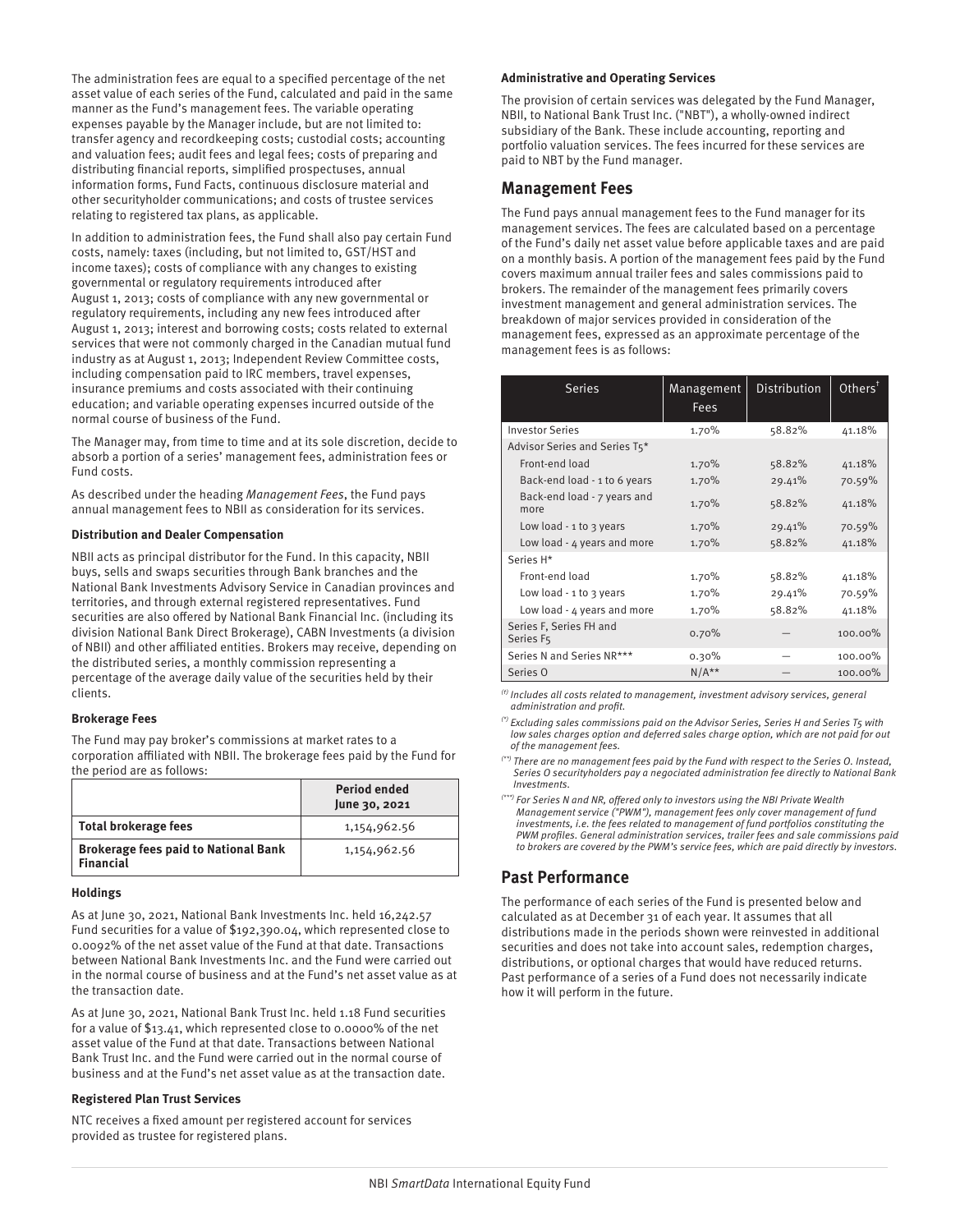# **Annual Returns**

-20%

The bar charts indicate the performance for each the Fund's series in existence greater than one year during the years shown, and illustrate how the performance has changed from year to year. They show, in percentage terms, how much an investment made on January 1 (or made commencing from the start of the series) would have grown or decreased by December 31 of that year, or by June 30, as applicable.





Series O



 $2014^2$  2015 2016 2017 2018 2019 2020 2021<sup>†</sup>

Series T5



 $2014^1$  2015 2016 2017 2018 2019 2020 2021<sup>†</sup>

 $(1)$  Returns for the period from May 21, 2014 (commencement of operations) to December 31, 2014.

 $^{(2)}$  Returns for the period from May 20, 2014 (date on which the securities were issued or outstanding) to December 31, 2014.

 $^{(3)}$  Returns for the period from October 30, 2015 (commencement of operations) to December 31, 2015.

 $^{(4)}$  Returns for the period from May 19, 2017 (commencement of operations) to December 31, 2017.

 $<sup>(t)</sup>$  Returns for the period from January 1, 2021 to June 30, 2021.</sup>

2017<sup>4</sup> 2018 2019 2020 2021<sup>†</sup>

**-12.53**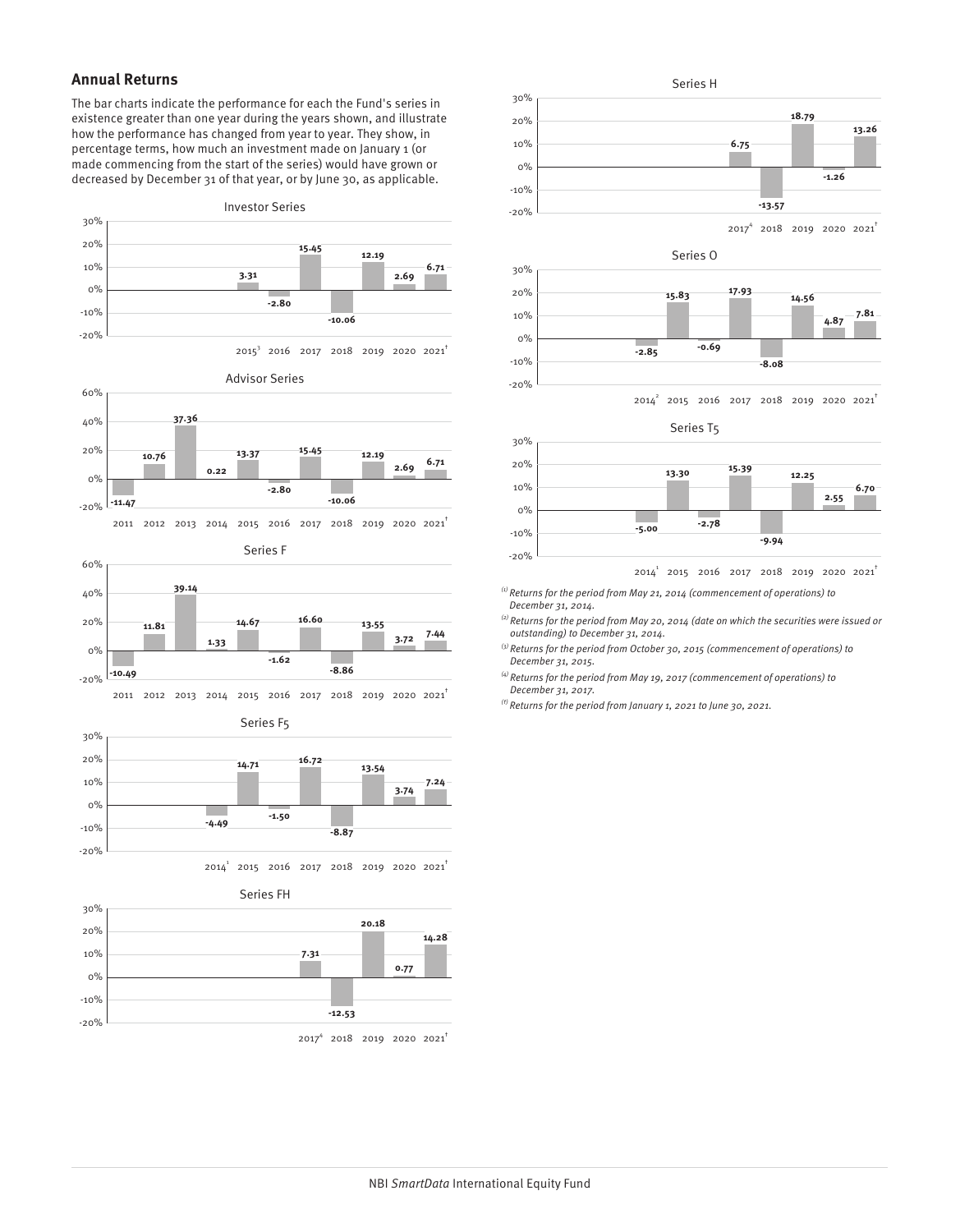# **Financial Highlights**

The following tables show selected key financial information about the Fund and are intended to help you understand the Fund's financial performance for the accounting periods shown.

# **Investor\* / Advisor Series**

 $(*)$  The Investor Series was created on October 30, 2015.

| Net Assets per Unit <sup>(1)</sup>                              |                 | Commencement of operations: November 22, 2007 |                          |                          |                     |                     |
|-----------------------------------------------------------------|-----------------|-----------------------------------------------|--------------------------|--------------------------|---------------------|---------------------|
| <b>Accounting Period Ended</b>                                  | 2021<br>June 30 | 2020<br>December 31                           | 2019<br>December 31      | 2018<br>December 31      | 2017<br>December 31 | 2016<br>December 31 |
| Net Assets, Beginning of Accounting Period Shown <sup>(4)</sup> | 8.53            | 8.33                                          | 7.52                     | 9.75                     | 8.63                | 8.95                |
| Increase (Decrease) from Operations (\$)                        |                 |                                               |                          |                          |                     |                     |
| Total revenue                                                   | 0.12            | 0.17                                          | 0.27                     | 0.27                     | 0.29                | 0.25                |
| Total expenses                                                  | (0.10)          | (0.18)                                        | (0.19)                   | (0.22)                   | (0.22)              | (0.21)              |
| Realized gains (losses)                                         | 0.58            | (0.32)                                        | (0.24)                   | 0.62                     | 0.59                | (0.13)              |
| Unrealized gains (losses)                                       | 0.03            | 0.40                                          | 1.10                     | (0.90)                   | 0.67                | (0.29)              |
| Total Increase (Decrease) from Operations $(S)$ <sup>(2)</sup>  | 0.63            | 0.07                                          | 0.94                     | (0.23)                   | 1.33                | (0.38)              |
| Distributions (\$)                                              |                 |                                               |                          |                          |                     |                     |
| From net investment income (excluding dividends)                |                 |                                               |                          |                          |                     |                     |
| From dividends                                                  | 0.09            |                                               | 0.10                     | 0.09                     | 0.10                | 0.08                |
| From capital gains                                              |                 |                                               | -                        | 1.16                     | 0.12                |                     |
| Return of capital                                               | -               |                                               | $\overline{\phantom{m}}$ | $\overline{\phantom{0}}$ | -                   |                     |
| Total Annual Distributions (\$) (3)                             | 0.09            | -                                             | 0.10                     | 1.25                     | 0.22                | 0.08                |
| Net Assets, End of Accounting Period Shown (\$) (4)             | 9.02            | 8.53                                          | 8.33                     | 7.52                     | 9.75                | 8.63                |

Ratios and Supplemental Data

| <b>Accounting Period Ended</b>                             | 2021<br>June 30 | 2020<br>December 31 | 2019<br>December 31 | 2018<br>December 31 | 2017<br>December 31 | 2016<br>December 31 |
|------------------------------------------------------------|-----------------|---------------------|---------------------|---------------------|---------------------|---------------------|
| Total net asset value (000's of \$) $(5)$                  | 13,931          | 88,686              | 113,529             | 118,403             | 382,447             | 261,440             |
| Number of units outstanding (5)                            | 1,544,527       | 10,383,616          | 13,637,170          | 15,776,619          | 39,279,817          | 30,313,892          |
| Management expense ratio (%) (6)                           | 2.15            | 2.16                | 2.14                | 2.15                | 2.15                | 2.15                |
| Management expense ratio before waivers or absorptions (%) | 2.19            | 2.19                | 2.17                | 2.18                | 2.18                | 2.18                |
| Trading expense ratio $(\%)$ <sup>(7)</sup>                | 0.20            | 0.18                | 0.20                | 0.10                | 0.25                | 0.41                |
| Portfolio turnover rate (%) (8)                            | 87.39           | 172.27              | 142.02              | 115.03              | 163.58              | 116.51              |
| Net asset value per unit $(\$)$                            | 9.02            | 8.54                | 8.32                | 7.50                | 9.74                | 8.62                |

# **Series F**

| Net Assets per Unit <sup>(1)</sup>                              |                 |                     |                          | Commencement of operations: May 16, 2008 |                          |                     |  |
|-----------------------------------------------------------------|-----------------|---------------------|--------------------------|------------------------------------------|--------------------------|---------------------|--|
| <b>Accounting Period Ended</b>                                  | 2021<br>June 30 | 2020<br>December 31 | 2019<br>December 31      | 2018<br>December 31                      | 2017<br>December 31      | 2016<br>December 31 |  |
| Net Assets, Beginning of Accounting Period Shown <sup>(4)</sup> | 8.81            | 8.61                | 7.84                     | 9.46                                     | 8.47                     | 8.78                |  |
| Increase (Decrease) from Operations (\$)                        |                 |                     |                          |                                          |                          |                     |  |
| Total revenue                                                   | 0.16            | 0.18                | 0.29                     | 0.27                                     | 0.29                     | 0.24                |  |
| Total expenses                                                  | (0.05)          | (0.10)              | (0.10)                   | (0.10)                                   | (0.11)                   | (0.11)              |  |
| Realized gains (losses)                                         | 0.57            | (0.37)              | (0.28)                   | 0.47                                     | 0.78                     | (0.09)              |  |
| Unrealized gains (losses)                                       | (0.03)          | 0.37                | 1.19                     | (1.35)                                   | 0.47                     | (0.19)              |  |
| Total Increase (Decrease) from Operations $(5)^{(2)}$           | 0.65            | 0.08                | 1.10                     | (0.71)                                   | 1.43                     | (0.15)              |  |
| Distributions (\$)                                              |                 |                     |                          |                                          |                          |                     |  |
| From net investment income (excluding dividends)                |                 |                     |                          |                                          |                          |                     |  |
| From dividends                                                  | 0.09            | 0.11                | 0.27                     | 0.20                                     | 0.25                     | 0.17                |  |
| From capital gains                                              | -               |                     | $\overline{\phantom{m}}$ | 0.57                                     | 0.19                     | —                   |  |
| Return of capital                                               | -               | -                   | $\overline{\phantom{m}}$ | $\overline{\phantom{m}}$                 | $\overline{\phantom{m}}$ | –                   |  |
| Total Annual Distributions (\$) (3)                             | 0.09            | 0.11                | 0.27                     | 0.77                                     | 0.44                     | 0.17                |  |
| Net Assets, End of Accounting Period Shown (\$) (4)             | 9.39            | 8.81                | 8.61                     | 7.84                                     | 9.46                     | 8.47                |  |

| <b>Accounting Period Ended</b>                             | 2021      | 2020        | 2019        | 2018        | 2017        | 2016        |
|------------------------------------------------------------|-----------|-------------|-------------|-------------|-------------|-------------|
|                                                            | June 30   | December 31 | December 31 | December 31 | December 31 | December 31 |
| Total net asset value (000's of \$) $(5)$                  | 10,346    | 9,255       | 11,440      | 16,434      | 24,375      | 35,690      |
| Number of units outstanding (5)                            | 1,102,376 | 1,048,778   | 1,329,088   | 2,101,525   | 2,580,715   | 4,214,873   |
| Management expense ratio (%) (6)                           | 0.98      | 1.03        | 0.96        | 0.98        | 0.98        | 0.98        |
| Management expense ratio before waivers or absorptions (%) | 0.99      | 1.04        | 0.97        | 0.99        | 0.99        | 0.99        |
| Trading expense ratio $(\%)$ <sup>(7)</sup>                | 0.20      | 0.18        | 0.20        | 0.10        | 0.25        | 0.41        |
| Portfolio turnover rate (%) (8)                            | 87.39     | 172.27      | 142.02      | 115.03      | 163.58      | 116.51      |
| Net asset value per unit $(\$)$                            | 9.39      | 8.82        | 8.61        | 7.82        | 9.44        | 8.47        |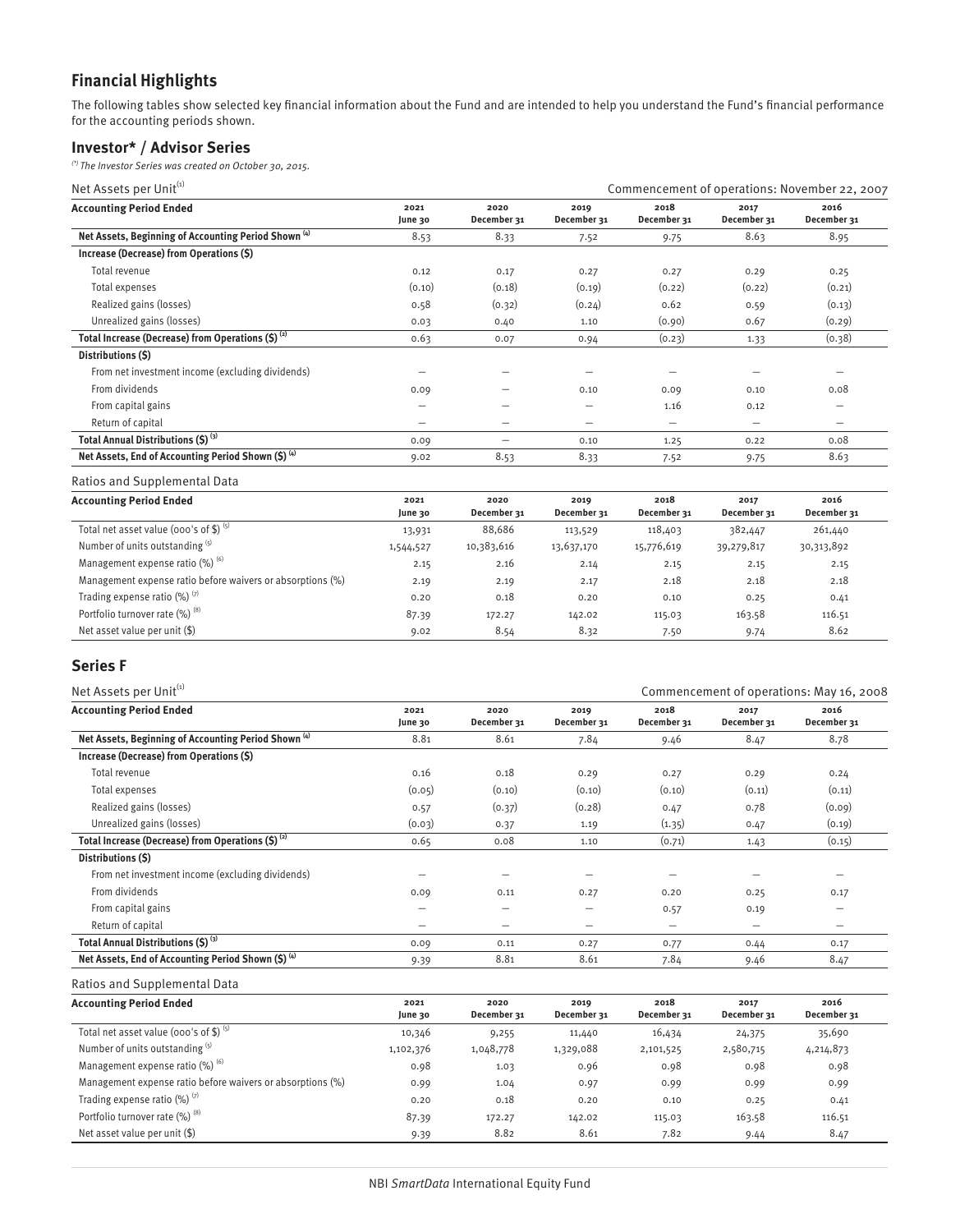# **Series FH**

| Net Assets per Unit <sup>(1)</sup>                              |                 |                          |                     |                          | Commencement of operations: May 12, 2017 |
|-----------------------------------------------------------------|-----------------|--------------------------|---------------------|--------------------------|------------------------------------------|
| <b>Accounting Period Ended</b>                                  | 2021<br>June 30 | 2020<br>December 31      | 2019<br>December 31 | 2018<br>December 31      | 2017<br>December 31                      |
| Net Assets, Beginning of Accounting Period Shown <sup>(4)</sup> | 10.60           | 10.82                    | 9.30                | 11.01                    | 10.00                                    |
| Increase (Decrease) from Operations (\$)                        |                 |                          |                     |                          |                                          |
| Total revenue                                                   | 0.17            | 0.03                     | 0.11                | 0.31                     | 0.29                                     |
| Total expenses                                                  | (0.01)          | (0.13)                   | (0.12)              | (0.12)                   | (0.08)                                   |
| Realized gains (losses)                                         | 0.69            | 0.70                     | 0.04                | 0.07                     | 0.20                                     |
| Unrealized gains (losses)                                       | (1.02)          | 0.28                     | 1.85                | (2.65)                   | 0.85                                     |
| Total Increase (Decrease) from Operations $(5)^{(2)}$           | (0.17)          | 0.88                     | 1.88                | (2.39)                   | 1.26                                     |
| Distributions (S)                                               |                 |                          |                     |                          |                                          |
| From net investment income (excluding dividends)                |                 |                          |                     |                          |                                          |
| From dividends                                                  | 0.13            | 0.27                     | 0.35                | 0.09                     | 0.22                                     |
| From capital gains                                              | -               | $\overline{\phantom{0}}$ | —                   | 0.24                     | 0.03                                     |
| Return of capital                                               | —               |                          | —                   | $\overline{\phantom{0}}$ | $\overline{\phantom{0}}$                 |
| Total Annual Distributions (\$) (3)                             | 0.13            | 0.27                     | 0.35                | 0.33                     | 0.25                                     |
| Net Assets, End of Accounting Period Shown (\$) (4)             | 12.02           | 10.60                    | 10.82               | 9.30                     | 11.01                                    |

#### Ratios and Supplemental Data

| <b>Accounting Period Ended</b>                             | 2021<br>June 30 | 2020<br>December 31 | 2019<br>December 31 | 2018<br>December 31 | 2017<br>December 31 |  |
|------------------------------------------------------------|-----------------|---------------------|---------------------|---------------------|---------------------|--|
| Total net asset value (000's of \$) $(5)$                  |                 | $\circ$             | 16                  | 293                 |                     |  |
| Number of units outstanding (5)                            | 43              | 2                   | 1,494               | 31,528              | 256                 |  |
| Management expense ratio $(\%)$ <sup>(6)</sup>             | 0.53            | 1.01                | 1.02                | 1.02                | 0.89                |  |
| Management expense ratio before waivers or absorptions (%) | 7.92            | 1.46                | 1.06                | 1.05                | 1.34                |  |
| Trading expense ratio $(\%)$ <sup>(7)</sup>                | 0.20            | 0.18                | 0.20                | 0.10                | 0.25                |  |
| Portfolio turnover rate (%) (8)                            | 87.39           | 172.27              | 142.02              | 115.03              | 163.58              |  |
| Net asset value per unit $(\$)$                            | 12.02           | 10.61               | 10.82               | 9.29                | 11.00               |  |

# **Series F5**

| Net Assets per Unit <sup>(1)</sup>                              |                 |                          |                          |                     | Commencement of operations: May 21, 2014 |                     |  |  |
|-----------------------------------------------------------------|-----------------|--------------------------|--------------------------|---------------------|------------------------------------------|---------------------|--|--|
| <b>Accounting Period Ended</b>                                  | 2021<br>June 30 | 2020<br>December 31      | 2019<br>December 31      | 2018<br>December 31 | 2017<br>December 31                      | 2016<br>December 31 |  |  |
| Net Assets, Beginning of Accounting Period Shown <sup>(4)</sup> | 8.05            | 8.23                     | 7.72                     | 9.35                | 9.10                                     | 9.90                |  |  |
| Increase (Decrease) from Operations (\$)                        |                 |                          |                          |                     |                                          |                     |  |  |
| Total revenue                                                   | 0.15            | 0.16                     | 0.28                     | 0.25                | 0.30                                     | 0.27                |  |  |
| Total expenses                                                  | (0.05)          | (0.11)                   | (0.09)                   | (0.09)              | (0.11)                                   | (0.12)              |  |  |
| Realized gains (losses)                                         | 0.52            | (0.31)                   | (0.31)                   | 0.35                | 0.80                                     | (0.07)              |  |  |
| Unrealized gains (losses)                                       | —               | 0.19                     | 1.10                     | (1.63)              | 0.71                                     | (0.18)              |  |  |
| Total Increase (Decrease) from Operations $(5)^{(2)}$           | 0.62            | (0.07)                   | 0.98                     | (1.12)              | 1.70                                     | (0.10)              |  |  |
| Distributions (\$)                                              |                 |                          |                          |                     |                                          |                     |  |  |
| From net investment income (excluding dividends)                |                 |                          |                          |                     |                                          |                     |  |  |
| From dividends                                                  | 0.08            | 0.07                     | 0.32                     | 0.12                | 0.49                                     | 0.17                |  |  |
| From capital gains                                              | –               | $\overline{\phantom{0}}$ | $\overline{\phantom{m}}$ | 0.28                | 0.35                                     | -                   |  |  |
| Return of capital                                               | 0.15            | 0.35                     | 0.19                     | 0.43                | 0.42                                     | 0.45                |  |  |
| Total Annual Distributions (\$) (3)                             | 0.23            | 0.42                     | 0.51                     | 0.83                | 1.26                                     | 0.62                |  |  |
| Net Assets, End of Accounting Period Shown (\$) (4)             | 8.40            | 8.05                     | 8.23                     | 7.72                | 9.35                                     | 9.10                |  |  |
|                                                                 |                 |                          |                          |                     |                                          |                     |  |  |

| <b>Accounting Period Ended</b>                             | 2021<br>June 30 | 2020<br>December 31 | 2019<br>December 31 | 2018<br>December 31 | 2017<br>December 31 | 2016<br>December 31 |
|------------------------------------------------------------|-----------------|---------------------|---------------------|---------------------|---------------------|---------------------|
| Total net asset value (000's of \$) $(5)$                  | 203             | 218                 | 267                 | 615                 | 433                 | 2,197               |
| Number of units outstanding (5)                            | 24,127          | 27,061              | 32,439              | 79,842              | 46,400              | 241,530             |
| Management expense ratio $(\%)$ <sup>(6)</sup>             | 0.94            | 1.24                | 0.88                | 0.94                | 0.94                | 0.94                |
| Management expense ratio before waivers or absorptions (%) | 0.94            | 1.24                | 0.90                | 0.96                | 0.95                | 0.95                |
| Trading expense ratio $(\%)$ <sup>(7)</sup>                | 0.20            | 0.18                | 0.20                | 0.10                | 0.25                | 0.41                |
| Portfolio turnover rate (%) (8)                            | 87.39           | 172.27              | 142.02              | 115.03              | 163.58              | 116.51              |
| Net asset value per unit $(\$)$                            | 8.40            | 8.06                | 8.22                | 7.71                | 9.34                | 9.10                |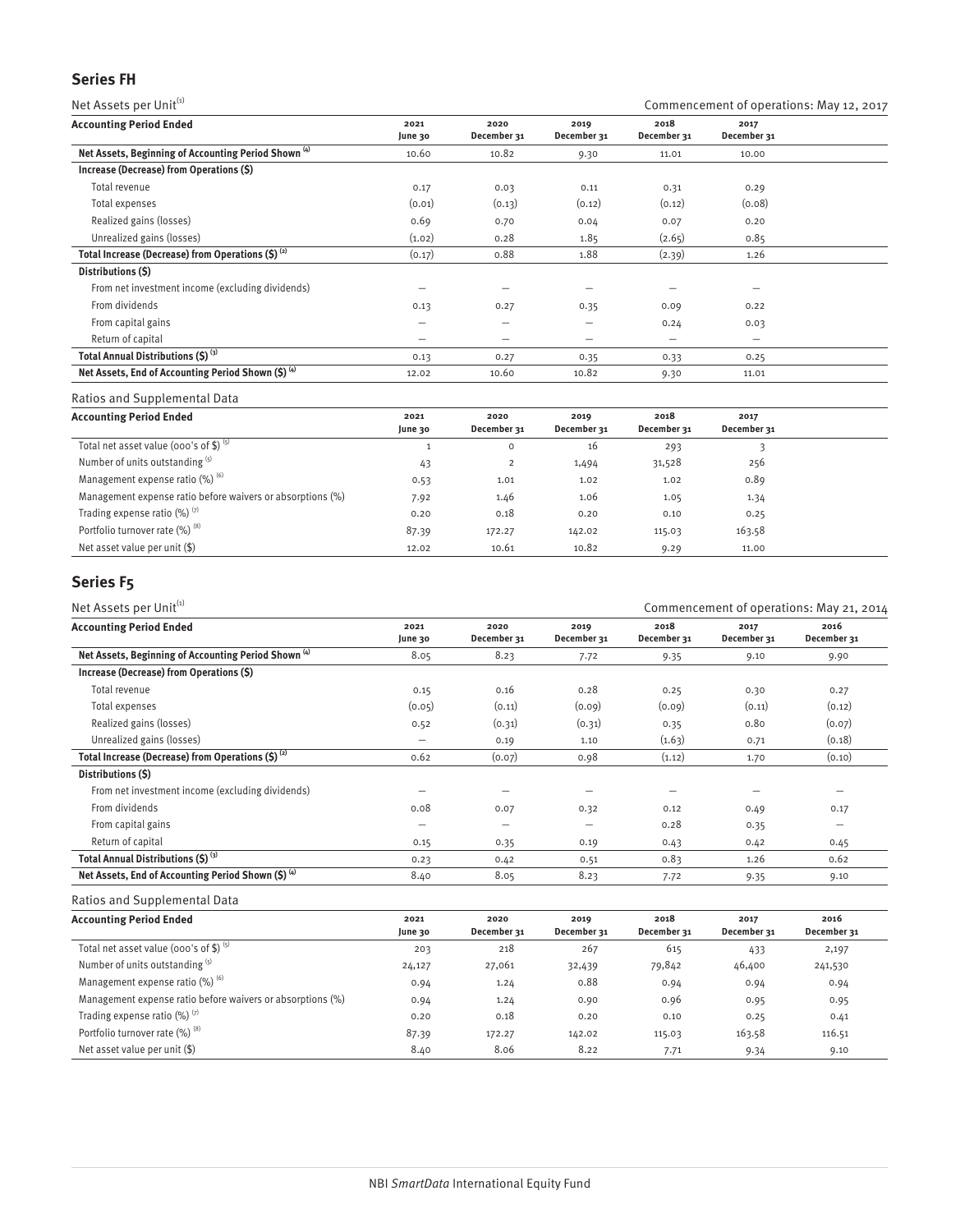# **Series H**

Net Assets per Unit<sup>(1)</sup>  $\blacksquare$  Commencement of operations: May 12, 2017

| <b>Accounting Period Ended</b>                                  | 2021<br>June 30          | 2020<br>December 31 | 2019<br>December 31      | 2018<br>December 31 | 2017<br>December 31      |  |
|-----------------------------------------------------------------|--------------------------|---------------------|--------------------------|---------------------|--------------------------|--|
| Net Assets, Beginning of Accounting Period Shown <sup>(4)</sup> | 10.50                    | 10.66               | 9.09                     | 11.00               | 10.00                    |  |
| Increase (Decrease) from Operations (\$)                        |                          |                     |                          |                     |                          |  |
| Total revenue                                                   | 0.20                     | 0.22                | 0.34                     | 0.30                | 0.29                     |  |
| Total expenses                                                  | (0.13)                   | (0.23)              | (0.24)                   | (0.24)              | (0.16)                   |  |
| Realized gains (losses)                                         | 1.37                     | (0.74)              | 0.24                     | 0.13                | 0.20                     |  |
| Unrealized gains (losses)                                       | (0.03)                   | 0.59                | 1.32                     | (1.67)              | 0.84                     |  |
| Total Increase (Decrease) from Operations $(5)^{(2)}$           | 1.41                     | (0.16)              | 1.66                     | (1.48)              | 1.17                     |  |
| Distributions (\$)                                              |                          |                     |                          |                     |                          |  |
| From net investment income (excluding dividends)                |                          |                     |                          |                     |                          |  |
| From dividends                                                  | 0.04                     | 0.01                | 0.12                     | 0.06                | 0.14                     |  |
| From capital gains                                              | $\overline{\phantom{0}}$ | —                   | $\overline{\phantom{m}}$ | 0.36                | 0.03                     |  |
| Return of capital                                               | $\overline{\phantom{0}}$ | —                   | $\overline{\phantom{0}}$ | -                   | $\overline{\phantom{0}}$ |  |
| Total Annual Distributions (\$) (3)                             | 0.04                     | 0.01                | 0.12                     | 0.42                | 0.17                     |  |
| Net Assets, End of Accounting Period Shown (\$) (4)             | 11.86                    | 10.50               | 10.66                    | 9.09                | 11.00                    |  |

# Ratios and Supplemental Data

| <b>Accounting Period Ended</b>                             | 2021<br>June 30 | 2020<br>December 31 | 2019<br>December 31 | 2018<br>December 31 | 2017<br>December 31 |  |
|------------------------------------------------------------|-----------------|---------------------|---------------------|---------------------|---------------------|--|
| Total net asset value (000's of \$) $(5)$                  | 202             | 178                 | 180                 | 142                 | 164                 |  |
| Number of units outstanding (5)                            | 16,991          | 16,929              | 16,920              | 15,679              | 14,972              |  |
| Management expense ratio $(\%)^{(6)}$                      | 2.17            | 2.17                | 2.17                | 2.17                | 2.17                |  |
| Management expense ratio before waivers or absorptions (%) | 2.23            | 2.17                | 2.17                | 2.17                | 2.18                |  |
| Trading expense ratio $(\%)$ <sup>(7)</sup>                | 0.20            | 0.18                | 0.20                | 0.10                | 0.25                |  |
| Portfolio turnover rate (%) (8)                            | 87.39           | 172.27              | 142.02              | 115.03              | 163.58              |  |
| Net asset value per unit $(\$)$                            | 11.86           | 10.51               | 10.65               | 9.07                | 10.99               |  |

# **Series N\***

 $\lq$ <sup>(\*)</sup> Series N securities have been issued or in circulation since May 5, 2021.

| Net Assets per Unit(1)                                          |                 | Commencement of operations: May 5, 2021 |
|-----------------------------------------------------------------|-----------------|-----------------------------------------|
| <b>Accounting Period Ended</b>                                  | 2021<br>June 30 |                                         |
| Net Assets, Beginning of Accounting Period Shown <sup>(4)</sup> | 10.00           |                                         |
| Increase (Decrease) from Operations (\$)                        |                 |                                         |
| Total revenue                                                   | 0.05            |                                         |
| Total expenses                                                  | (0.01)          |                                         |
| Realized gains (losses)                                         | 0.22            |                                         |
| Unrealized gains (losses)                                       | (0.23)          |                                         |
| Total Increase (Decrease) from Operations (\$) (2)              | 0.03            |                                         |
| Distributions (\$)                                              |                 |                                         |
| From net investment income (excluding dividends)                |                 |                                         |
| From dividends                                                  |                 |                                         |
| From capital gains                                              |                 |                                         |
| Return of capital                                               |                 |                                         |
| Total Annual Distributions (\$) (3)                             | $\equiv$        |                                         |
| Net Assets, End of Accounting Period Shown (\$) (4)             | 10.28           |                                         |
| Ratios and Supplemental Data                                    |                 |                                         |
| <b>Accounting Period Ended</b>                                  | 2021<br>June 30 |                                         |
| Total net asset value (000's of \$) (5)                         | 480,658         |                                         |
| Number of units outstanding (5)                                 | 46,761,981      |                                         |
| Management expense ratio (%) (6)                                | 0.52            |                                         |
| Management expense ratio before waivers or absorptions (%)      | 0.52            |                                         |
| Trading expense ratio (%) (7)                                   | 0.20            |                                         |
| Portfolio turnover rate (%) <sup>(8)</sup>                      | 87.39           |                                         |
| Net asset value per unit (\$)                                   | 10.28           |                                         |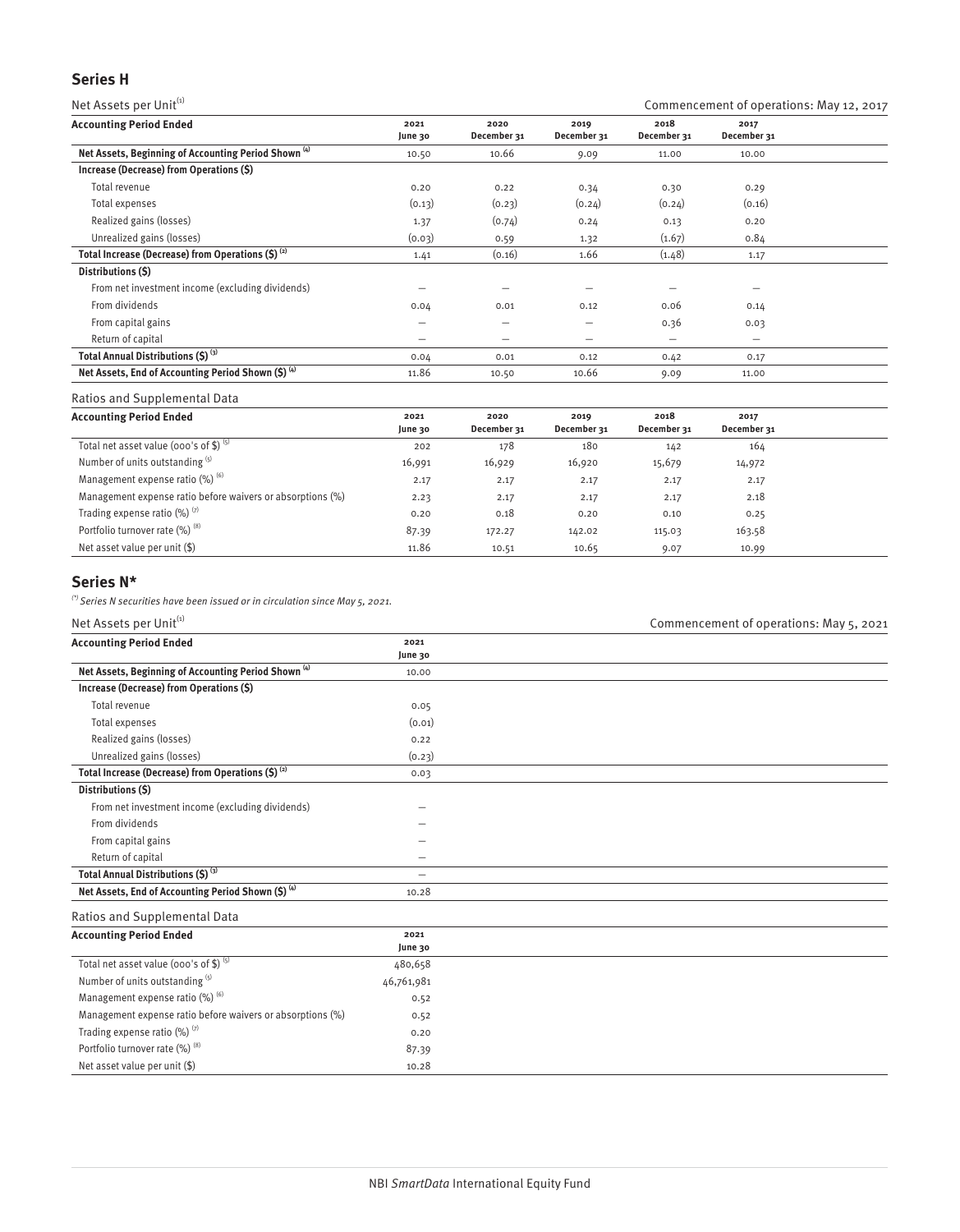# **Series NR\***

 $\binom{r}{r}$  Series NR securities have been issued or in circulation since March 10, 2021.

| <b>Accounting Period Ended</b>                                  | 2021    |  |
|-----------------------------------------------------------------|---------|--|
|                                                                 | June 30 |  |
| Net Assets, Beginning of Accounting Period Shown <sup>(4)</sup> | 10.00   |  |
| Increase (Decrease) from Operations (\$)                        |         |  |
| Total revenue                                                   | 0.05    |  |
| Total expenses                                                  | (0.01)  |  |
| Realized gains (losses)                                         | 0.22    |  |
| Unrealized gains (losses)                                       | (0.22)  |  |
| Total Increase (Decrease) from Operations $(5)^{(2)}$           | 0.04    |  |
| Distributions (\$)                                              |         |  |
| From net investment income (excluding dividends)                |         |  |
| From dividends                                                  | -       |  |
| From capital gains                                              |         |  |
| Return of capital                                               | 0.10    |  |
| Total Annual Distributions (\$) (3)                             | 0.10    |  |
| Net Assets, End of Accounting Period Shown (\$) (4)             | 10.18   |  |
|                                                                 |         |  |

#### Ratios and Supplemental Data

| <b>Accounting Period Ended</b>                             | 2021    |  |
|------------------------------------------------------------|---------|--|
|                                                            | June 30 |  |
| Total net asset value (000's of \$) $(5)$                  | 5,229   |  |
| Number of units outstanding (5)                            | 513,752 |  |
| Management expense ratio $(\%)$ <sup>(6)</sup>             | 0.52    |  |
| Management expense ratio before waivers or absorptions (%) | 0.52    |  |
| Trading expense ratio $(\%)$ <sup>(7)</sup>                | 0.20    |  |
| Portfolio turnover rate (%) (8)                            | 87.39   |  |
| Net asset value per unit (\$)                              | 10.18   |  |

# **Series O\***

 $(*)$  Series O securities have been issued or in circulation since May 20, 2014.

| Net Assets per Unit <sup>(1)</sup>                              |                 |                     |                     | Commencement of operations: May 20, 2014 |                     |                     |  |
|-----------------------------------------------------------------|-----------------|---------------------|---------------------|------------------------------------------|---------------------|---------------------|--|
| <b>Accounting Period Ended</b>                                  | 2021<br>June 30 | 2020<br>December 31 | 2019<br>December 31 | 2018<br>December 31                      | 2017<br>December 31 | 2016<br>December 31 |  |
| Net Assets, Beginning of Accounting Period Shown <sup>(4)</sup> | 10.66           | 10.38               | 9.33                | 11.27                                    | 9.62                | 9.98                |  |
| Increase (Decrease) from Operations (\$)                        |                 |                     |                     |                                          |                     |                     |  |
| Total revenue                                                   | 0.20            | 0.23                | 0.30                | 0.33                                     | 0.23                | 0.28                |  |
| Total expenses                                                  | (0.01)          | (0.02)              | (0.02)              | (0.01)                                   | (0.03)              | (0.04)              |  |
| Realized gains (losses)                                         | 0.68            | (0.34)              | (0.17)              | 0.61                                     | 0.40                | (0.12)              |  |
| Unrealized gains (losses)                                       | 0.04            | 0.71                | 1.23                | (1.65)                                   | 1.93                | (0.25)              |  |
| Total Increase (Decrease) from Operations (\$) <sup>(2)</sup>   | 0.91            | 0.58                | 1.34                | (0.72)                                   | 2.53                | (0.13)              |  |
| Distributions (\$)                                              |                 |                     |                     |                                          |                     |                     |  |
| From net investment income (excluding dividends)                |                 |                     | 0.03                |                                          |                     |                     |  |
| From dividends                                                  | 0.14            | 0.20                | 0.26                | 0.37                                     | 0.06                | 0.29                |  |
| From capital gains                                              |                 |                     | —                   | 0.67                                     | 0.02                |                     |  |
| Return of capital                                               | -               |                     | —                   | $\overline{\phantom{m}}$                 | -                   | -                   |  |
| Total Annual Distributions (\$) <sup>(3)</sup>                  | 0.14            | 0.20                | 0.29                | 1.04                                     | 0.08                | 0.29                |  |
| Net Assets, End of Accounting Period Shown (\$) (4)             | 11.36           | 10.66               | 10.38               | 9.33                                     | 11.27               | 9.62                |  |

| <b>Accounting Period Ended</b>                             | 2021<br>June 30 | 2020<br>December 31 | 2019<br>December 31 | 2018<br>December 31 | 2017<br>December 31 | 2016<br>December 31 |
|------------------------------------------------------------|-----------------|---------------------|---------------------|---------------------|---------------------|---------------------|
| Total net asset value (000's of \$) $(5)$                  | 813,000         | 1,479,959           | 1,224,613           | 361,190             | 452,882             | 7,279               |
| Number of units outstanding (5)                            | 71,557,118      | 138,707,029         | 118,070,104         | 38,797,532          | 40,237,667          | 756,320             |
| Management expense ratio (%) (6)                           | 0.02            | 0.02                | 0.02                | 0.02                | 0.02                | 0.02                |
| Management expense ratio before waivers or absorptions (%) | 0.02            | 0.02                | 0.02                | 0.02                | 0.02                | 0.02                |
| Trading expense ratio $(\%)$ <sup>(7)</sup>                | 0.20            | 0.18                | 0.20                | 0.10                | 0.25                | 0.41                |
| Portfolio turnover rate (%) (8)                            | 87.39           | 172.27              | 142.02              | 115.03              | 163.58              | 116.51              |
| Net asset value per unit $(\$)$                            | 11.36           | 10.67               | 10.37               | 9.31                | 11.26               | 9.62                |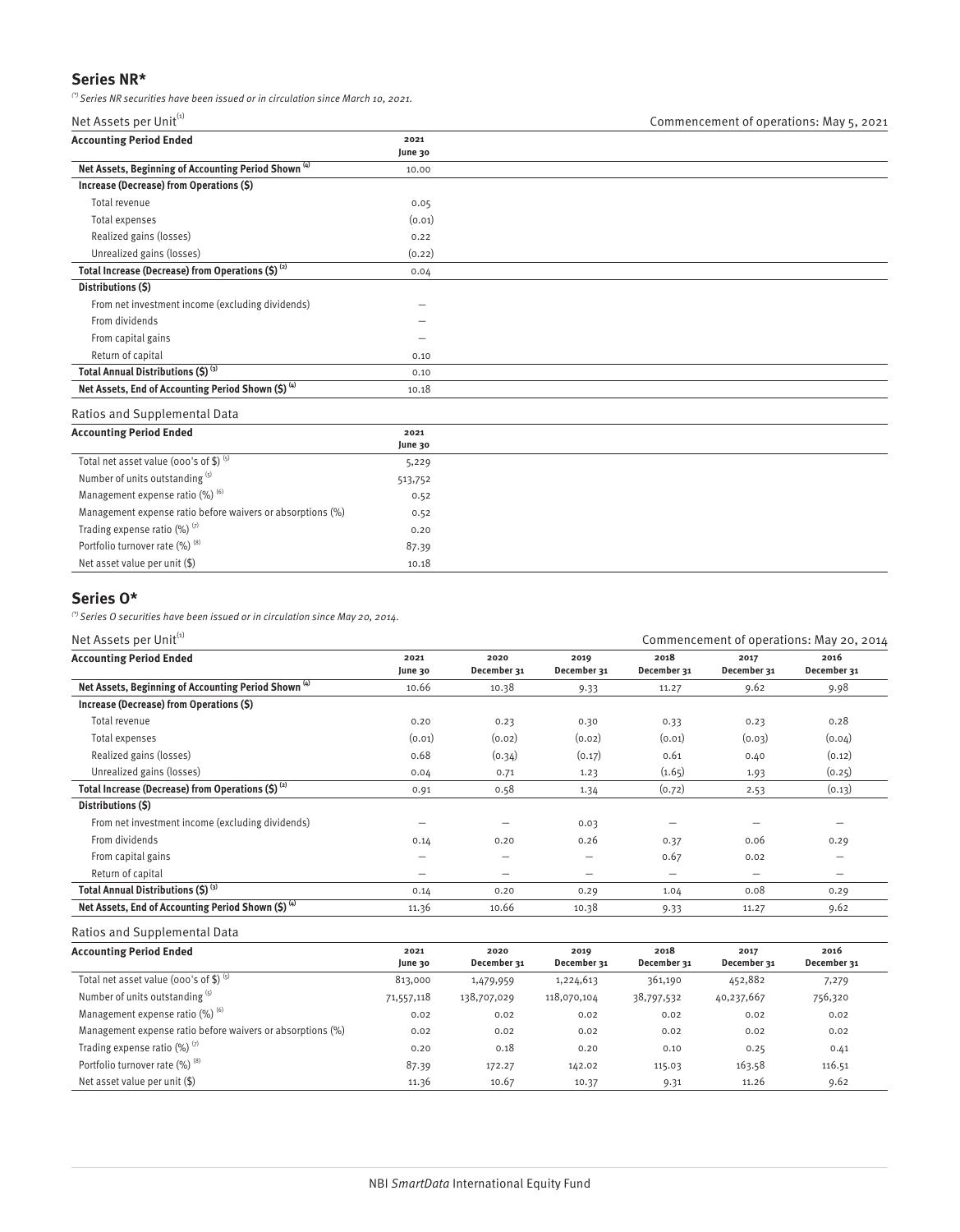# **Series T5**

Net Assets per Unit<sup>(1)</sup>  $\blacksquare$  Commencement of operations: May 21, 2014 **Accounting Period Ended 2021 June 30 2020 December 31 2019 December 31 2018 December 31 2017 December 31 2016 December 31 Net Assets, Beginning of Accounting Period Shown (4)** 7.39 7.63 7.14 9.03 8.48 9.37 **Increase (Decrease) from Operations (\$)** Total revenue 0.14 0.16 0.26 0.25 0.28 0.26 Total expenses (0.09) (0.17) (0.17) (0.20) (0.21) (0.22) Realized gains (losses) and the control of the control of the control of the control of the control of the control of the control of the control of the control of the control of the control of the control of the control of Unrealized gains (losses) (0.03) (0.03) (0.03) (0.03) (0.03) (1.20) 0.52 (0.30) **Total Increase (Decrease) from Operations (\$) <sup>(2)</sup> 0.50 (0.40) 0.87 (0.69) 1.35 (0.45) Distributions (\$)** From net investment income (excluding dividends) — — — — — — From dividends 0.06 — 0.12 0.07 0.14 0.18 From capital gains  $\qquad \qquad \qquad \qquad \qquad \qquad \qquad \qquad \qquad \qquad 0.54$  0.21 Return of capital 0.17 0.38 0.23 0.41 0.39 0.43 **Total Annual Distributions (\$) (3)** 0.23 0.38 0.35 1.02 0.74 0.61 **Net Assets, End of Accounting Period Shown (\$) (4)** 7.66 7.39 7.63 7.14 9.03 8.48

Ratios and Supplemental Data

| <b>Accounting Period Ended</b>                             | 2021<br>June 30 | 2020<br>December 31 | 2019<br>December 31 | 2018<br>December 31 | 2017<br>December 31 | 2016<br>December 31 |
|------------------------------------------------------------|-----------------|---------------------|---------------------|---------------------|---------------------|---------------------|
| Total net asset value (000's of \$) $(5)$                  | 17              | 28                  | 86                  | 154                 | 238                 | 564                 |
| Number of units outstanding (5)                            | 2,224           | 3,781               | 11,243              | 21,615              | 26,363              | 66,506              |
| Management expense ratio $(\%)$ <sup>(6)</sup>             | 2.13            | 2.25                | 2.11                | 2.13                | 2.13                | 2.14                |
| Management expense ratio before waivers or absorptions (%) | 2.15            | 2.26                | 2.11                | 2.13                | 2.13                | 2.14                |
| Trading expense ratio $(\%)$ <sup>(7)</sup>                | 0.20            | 0.18                | 0.20                | 0.10                | 0.25                | 0.41                |
| Portfolio turnover rate (%) (8)                            | 87.39           | 172.27              | 142.02              | 115.03              | 163.58              | 116.51              |
| Net asset value per unit (\$)                              | 7.66            | 7.40                | 7.63                | 7.13                | 9.02                | 8.48                |

# **Private Series\***

 ${}^{(2)}$  Please note that this Series is offered by way of private placement and that the data presented below is in CAD although these Series are also available under the USD purchase option.

| Net Assets per Unit <sup>(1)</sup>                              |                 |                     |                     | Commencement of operations: December 1, 2015 |                     |                     |  |
|-----------------------------------------------------------------|-----------------|---------------------|---------------------|----------------------------------------------|---------------------|---------------------|--|
| <b>Accounting Period Ended</b>                                  | 2021<br>June 30 | 2020<br>December 31 | 2019<br>December 31 | 2018<br>December 31                          | 2017<br>December 31 | 2016<br>December 31 |  |
| Net Assets, Beginning of Accounting Period Shown <sup>(4)</sup> | 11.41           | 11.07               | 9.86                | 10.81                                        | 9.58                | 9.92                |  |
| Increase (Decrease) from Operations (\$)                        |                 |                     |                     |                                              |                     |                     |  |
| Total revenue                                                   | 0.21            | 0.26                | 0.33                | 0.23                                         | 0.33                | 0.28                |  |
| Total expenses                                                  | (0.05)          | (0.10)              | (0.11)              | (0.09)                                       | (0.09)              | (0.11)              |  |
| Realized gains (losses)                                         | 0.76            | (0.01)              | (0.17)              | (0.40)                                       | 0.78                | (0.09)              |  |
| Unrealized gains (losses)                                       | (0.27)          | 1.63                | 1.33                | (3.67)                                       | 10.21               | (0.22)              |  |
| Total Increase (Decrease) from Operations (\$) <sup>(2)</sup>   | 0.65            | 1.78                | 1.38                | (3.93)                                       | 11.23               | (0.14)              |  |
| Distributions (S)                                               |                 |                     |                     |                                              |                     |                     |  |
| From net investment income (excluding dividends)                |                 |                     | -                   |                                              |                     |                     |  |
| From dividends                                                  | 0.10            | 0.10                | 0.12                | 0.02                                         | 0.26                | 0.20                |  |
| From capital gains                                              | -               |                     | -                   |                                              | 0.16                |                     |  |
| Return of capital                                               | -               |                     | -                   |                                              | –                   |                     |  |
| Total Annual Distributions (\$) (3)                             | 0.10            | 0.10                | 0.12                | 0.02                                         | 0.42                | 0.20                |  |
| Net Assets, End of Accounting Period Shown (\$) (4)             | 12.17           | 11.41               | 11.07               | 9.86                                         | 10.81               | 9.58                |  |

| <b>Accounting Period Ended</b>                             | 2021<br>June 30 | 2020<br>December 31 | 2019<br>December 31 | 2018<br>December 31 | 2017<br>December 31 | 2016<br>December 31 |
|------------------------------------------------------------|-----------------|---------------------|---------------------|---------------------|---------------------|---------------------|
| Total net asset value (000's of \$) $(5)$                  | 3,328           | 660                 | 138                 | 50                  |                     |                     |
| Number of units outstanding (5)                            | 273,446         | 57,802              | 12,493              | 5,047               | 107                 | 103                 |
| Management expense ratio $(\%)$ <sup>(6)</sup>             | 0.71            | 0.79                | 0.80                | 0.80                | 0.68                | 0.76                |
| Management expense ratio before waivers or absorptions (%) | 0.71            | 0.79                | 0.81                | 0.85                | 1.39                | 2.04                |
| Trading expense ratio $(\%)$ <sup>(7)</sup>                | 0.20            | 0.18                | 0.20                | 0.10                | 0.25                | 0.41                |
| Portfolio turnover rate (%) <sup>(8)</sup>                 | 87.39           | 172.27              | 142.02              | 115.03              | 163.58              | 116.51              |
| Net asset value per unit $(\$)$                            | 12.17           | 11.42               | 11.07               | 9.84                | 10.79               | 9.58                |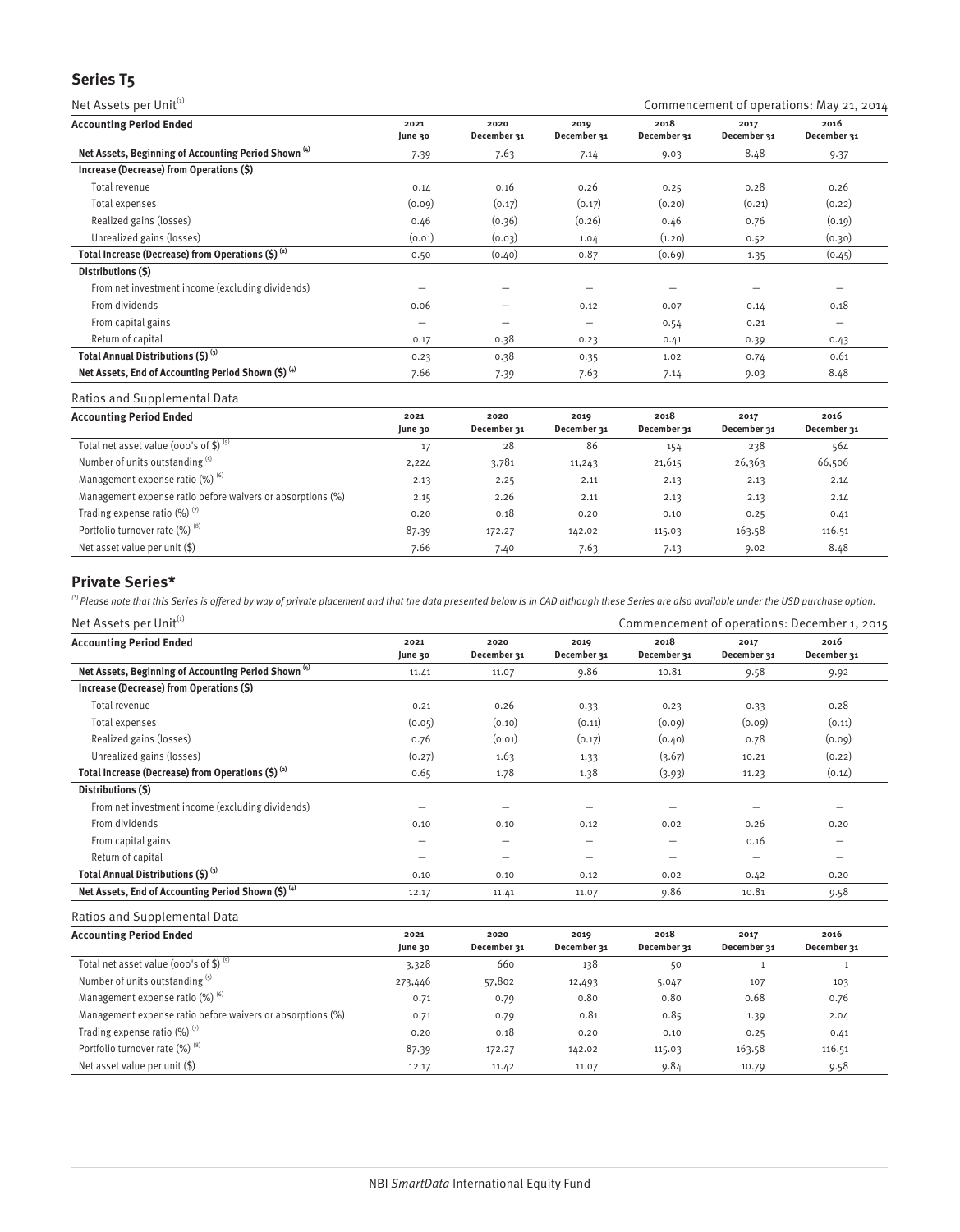# **Series PW\***

 $\binom{r}{r}$  Please note that this Series is offered by way of private placement.

| <b>Accounting Period Ended</b>                                  | 2021    |  |
|-----------------------------------------------------------------|---------|--|
|                                                                 | June 30 |  |
| Net Assets, Beginning of Accounting Period Shown <sup>(4)</sup> | 10.00   |  |
| Increase (Decrease) from Operations (\$)                        |         |  |
| Total revenue                                                   | 0.04    |  |
| Total expenses                                                  | (0.01)  |  |
| Realized gains (losses)                                         | 0.19    |  |
| Unrealized gains (losses)                                       | (0.19)  |  |
| Total Increase (Decrease) from Operations $(5)^{(2)}$           | 0.03    |  |
| Distributions (\$)                                              |         |  |
| From net investment income (excluding dividends)                |         |  |
| From dividends                                                  | -       |  |
| From capital gains                                              | -       |  |
| Return of capital                                               | -       |  |
| Total Annual Distributions (\$) (3)                             | -       |  |
| Net Assets, End of Accounting Period Shown (\$) (4)             | 10.45   |  |

#### Ratios and Supplemental Data

| <b>Accounting Period Ended</b>                             | 2021       |
|------------------------------------------------------------|------------|
|                                                            | June 30    |
| Total net asset value (000's of \$) $(5)$                  | 510,878    |
| Number of units outstanding (5)                            | 48,883,664 |
| Management expense ratio $(\%)$ <sup>(6)</sup>             | 0.59       |
| Management expense ratio before waivers or absorptions (%) | 0.59       |
| Trading expense ratio $(\%)$ <sup>(7)</sup>                | 0.20       |
| Portfolio turnover rate (%) (8)                            | 87.39      |
| Net asset value per unit (\$)                              | 10.45      |

# **Series PWO\***

 $\binom{r}{r}$  Please note that this Series is offered by way of private placement.

## Net Assets per Unit<sup>(1)</sup> Net Assets per Unit<sup>(1)</sup> Commencement of operations: May 13, 2021

| <b>Accounting Period Ended</b>                                  | 2021      |  |  |
|-----------------------------------------------------------------|-----------|--|--|
|                                                                 | June 30   |  |  |
| Net Assets, Beginning of Accounting Period Shown <sup>(4)</sup> | 10.00     |  |  |
| Increase (Decrease) from Operations (\$)                        |           |  |  |
| Total revenue                                                   | 0.04      |  |  |
| Total expenses                                                  |           |  |  |
| Realized gains (losses)                                         | 0.19      |  |  |
| Unrealized gains (losses)                                       | (0.19)    |  |  |
| Total Increase (Decrease) from Operations (\$) <sup>(2)</sup>   | 0.04      |  |  |
| Distributions (\$)                                              |           |  |  |
| From net investment income (excluding dividends)                |           |  |  |
| From dividends                                                  |           |  |  |
| From capital gains                                              |           |  |  |
| Return of capital                                               | -         |  |  |
| Total Annual Distributions (\$) (3)                             |           |  |  |
| Net Assets, End of Accounting Period Shown (\$) (4)             | 10.46     |  |  |
| Ratios and Supplemental Data                                    |           |  |  |
| <b>Accounting Period Ended</b>                                  | 2021      |  |  |
|                                                                 | June 30   |  |  |
| Total net asset value (ooo's of \$) $(5)$                       | 53,510    |  |  |
| Number of units outstanding (5)                                 | 5,117,166 |  |  |
| Management expense ratio (%) (6)                                | 0.10      |  |  |
| Management expense ratio before waivers or absorptions (%)      | 0.10      |  |  |
| Trading expense ratio (%) (7)                                   | 0.20      |  |  |
| Portfolio turnover rate (%) (8)                                 | 87.39     |  |  |
| Net asset value per unit (\$)                                   | 10.46     |  |  |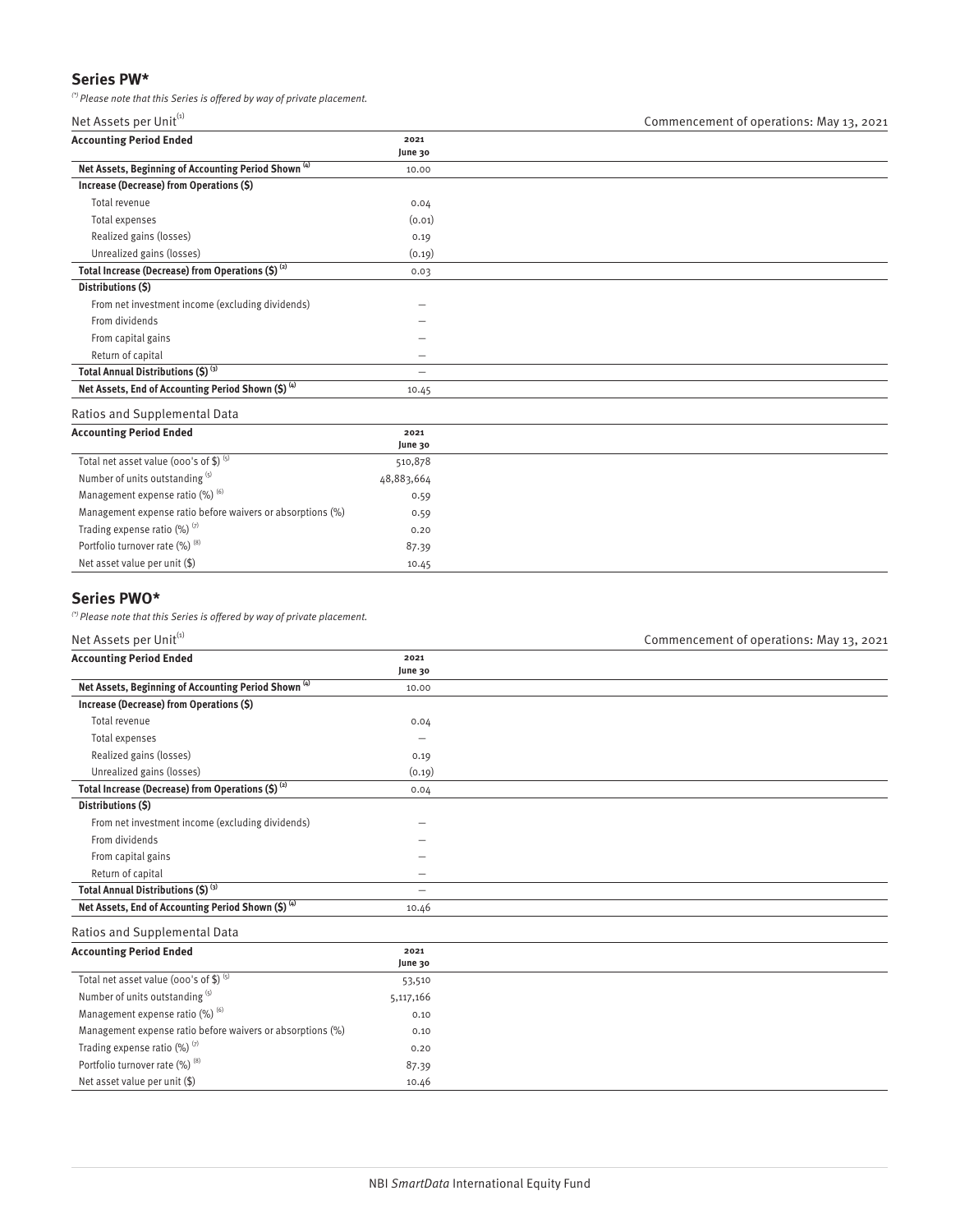- $^{(i)}$  This information is derived from the Fund's Annual Audited Financial Statements and Interim Unaudited Financial Statements. The net assets per unit presented in the financial statements might differ from the net asset value calculated for fund pricing purposes. The differences are explained in the notes to the financial statements.
- $^{(2)}$  Net assets and distributions are based on the actual number of units outstanding at the relevant time. The increase or decrease from operations is based on the average number of units outstanding over the accounting period.
- $^{(3)}$  Distributions were paid in cash or reinvested in additional units of the Fund, or both.
- $^{(4)}$  The net assets are calculated in accordance with IFRS.
- $^{(5)}$  This information is provided as at the last day of the accounting period shown.
- $^{(6)}$ Management expense ratio is based on total expenses including sales taxes for the accounting period indicated (excluding commission, other portfolio transaction costs and withholding taxes) and is expressed as an annualized percentage of daily average net value during the accounting period.
- $\,^{\circ}$  The trading expense ratio represents total commissions and other portfolio transaction costs expressed as an annualized percentage of daily average net asset value during the accounting period. The trading expense ratio includes, if necessary, the trading expenses from its underlying funds, as described in Article 15.2 of Regulation 81-106.
- <sup>(8)</sup> The Fund's portfolio turnover rate indicates how actively the Fund portfolio's manager manages its portfolio investments. A portfolio turnover rate of 100% is equivalent to the Fund buying and selling all of the securities in its portfolio once in the course of the accounting period. The higher a Fund's portfolio turnover rate in an accounting period, the greater the trading costs payable by the Fund in the accounting period, and the greater the chance of an investor receiving taxable capital gains in the accounting period. There is not necessarily a relationship between a high turnover rate and the performance of a Fund.